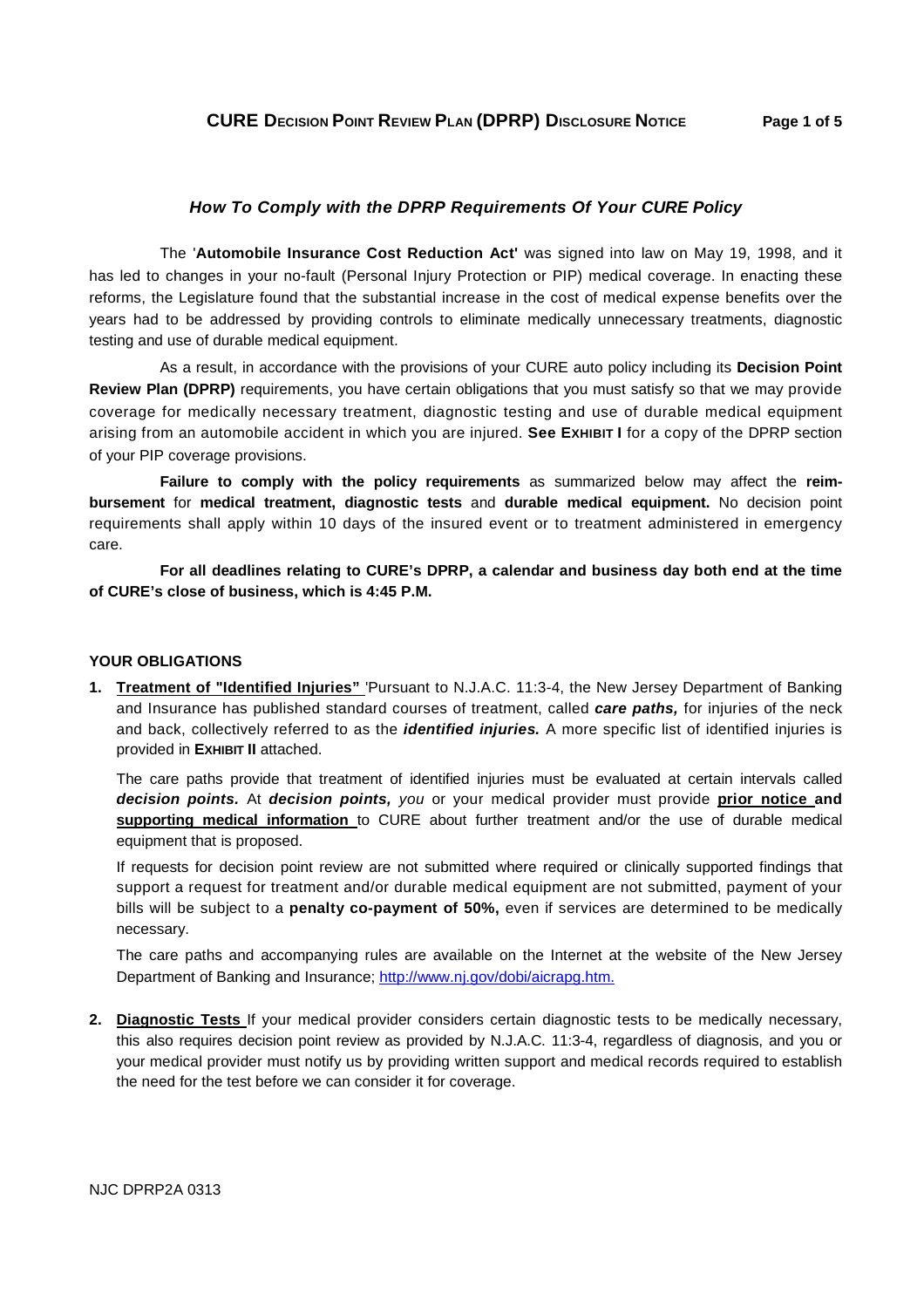# **CURE DECISION POINT REVIEW PLAN (DPRP) DISCLOSURE NOTICE Page 2 of 5**

#### **CURE DPRP Disclosure Notice: How To Comply with the DPRP Requirements of Your CURE Policy**

**EXHIBIT III** attached provides a list of diagnostic tests requiring our **prior authorization. EXHIBIT IV** is a list of diagnostic tests that the law **prohibits** us from covering depending on circumstances. If requests for decision point review are not submitted where required or clinically supported findings that support requests for diagnostic tests are not submitted, payment of your bills will be subject to **a penalty copayment of 50%,** even if the services are determined to be medically necessary.

3. **How To Notify CURE** See **EXHIBIT VI** attached for a copy of the **Attending Provider Treatment Plan form ("Treatment Plan")** your health care provider must complete when required to notify CURE of a proposed diagnostic test or treatment or use of durable medical equipment.

With the form, CURE's Decision Point Review Plan may require the submission of additional **clinical supporting** materials and medical records, including the supporting materials and medical records as specified below. The materials and records listed below fall under the heading "Other" as listed on the **Treatment Plan,** line 42.

#### **SUPPORTING MATERIALS AND MEDICAL RECORDS**

- 
- 
- 4. Operative/Discharge Reports **Health Care Providers**
- 1. Initial Examination Report 5. Attending Physician's Report (PIP-2)
- 2. Patient Questionnaire 6. Pertinent Medical Records and Medical Reports, Including 3. Re-examination Reports **Reports Reports of Referrals and Consultations**, Obtained from Other

**Please attach all other supporting materials and medical records pertinent to this injury.** 

You or your provider may call CURE at 1-800-535-2873, Extension 7596, for help and further information regarding these requirements and the use of the **Treatment Plan** form. The completed form can be mailed or faxed to CURE by your health care provider. **Our fax number is: 1-609-520-0097.** 

#### **CURE Response to Test or Treatment Notifications**

Upon receipt of a completed Attending Provider Treatment Plan form as described in paragraph 3 above, we will (a) authorize the treatment, diagnostic test, or durable medical equipment; (b) deny the treatment, diagnostic test, or durable medical equipment; (c) request additional medical records and materials; or (d) advise that an independent medical examination ("DPRP IME") will be scheduled. Any decision we make to deny additional diagnostic tests, durable medical equipment or treatment will be based on the determination of a physician.

**If we fail to do any of these four things** within three business days after our receipt of the proper notice with all the required supporting materials and medical records as described in paragraph 3, then medically necessary treatment, use of durable medical equipment or diagnostic testing may continue without penalty until a final determination is communicated to you or your provider.

If requests for decision point review or clinically supported findings that support a request for treatment, diagnostic tests and/or durable medical equipment are not submitted where required, payment of your bills will be subject to a **penalty co-payment of 50% after application of the provisions of N.J.A.C. 11:3- 29,** even if the services are determined to be medically necessary.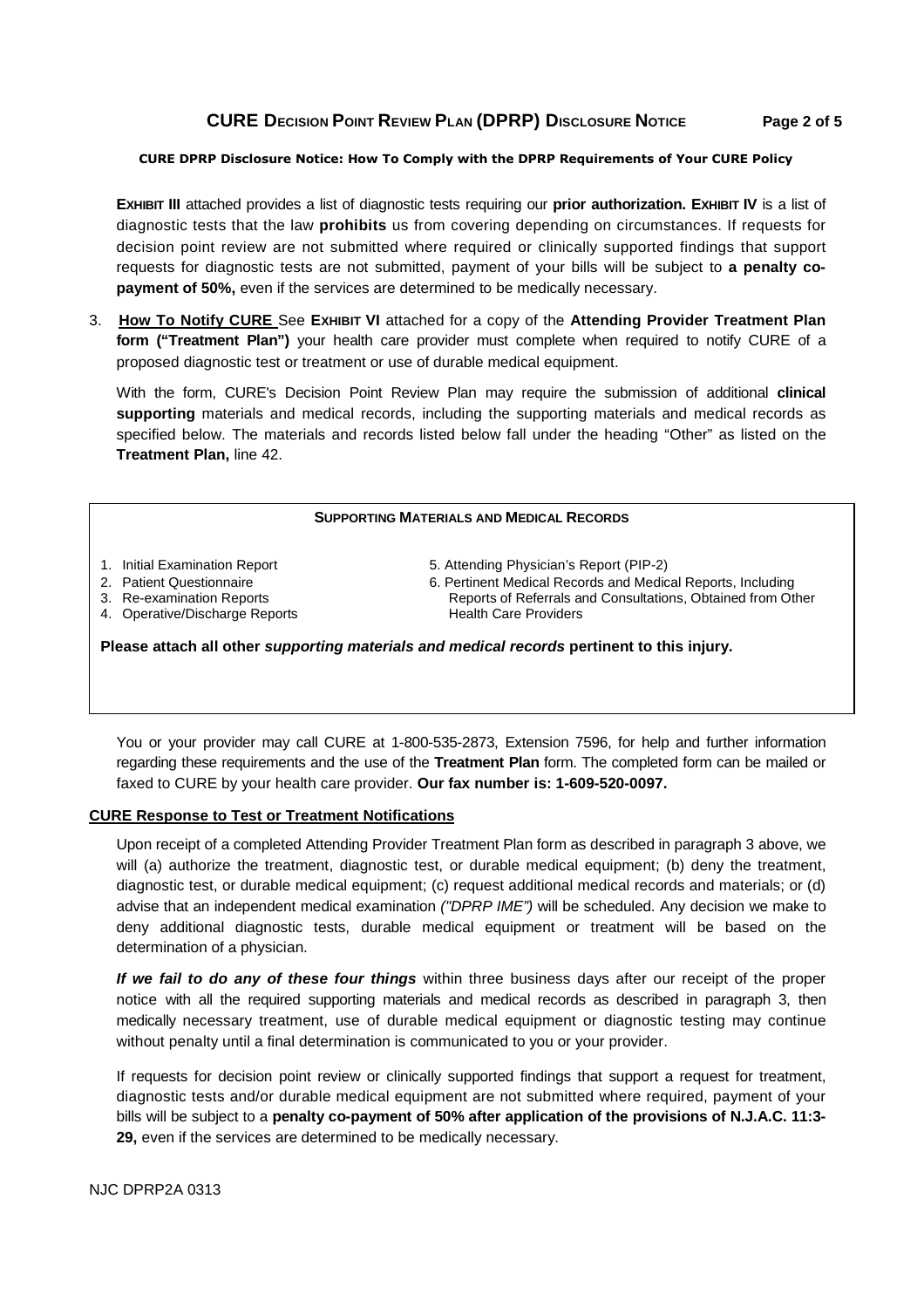# **CURE DECISION POINT REVIEW PLAN (DPRP) DISCLOSURE NOTICE Page 3 of 5**

#### **CURE DPRP Disclosure Notice: How To Comply with the DPRP Requirements of Your CURE Policy**

Should a DPRP Independent Medical Examination be required, we will schedule the examination within 7 calendar days of our receipt of the notice from the treating provider, unless we have authorization from the injured person to extend this time period. The examination will be made with a provider in the same discipline as the treating provider and at a location reasonably convenient to the patient. The resulting decision will be communicated to the treating provider and the injured person within 3 business days after the examination. If the examining provider prepares a written report, a copy of the report shall be available upon request.

We may deny reimbursement of further treatment, request for the use of durable medical equipment and/or diagnostic testing for repeated unexcused failure of any "insured" to appear for a physical examination required by us. Repeated unexcused failure shall mean the failure to attend more than one scheduled appointment for a DPRP IME. If it is necessary for a patient to miss a scheduled IME, the patient must provide at least 72 hours notice by contacting CURE's IME Coordinator at (800) 535-2873, ext. 7596. Failure to attend the initial IME scheduled will be excused if timely notice is given to us.

Another examination will be scheduled for the patient to occur within the forty-five (45) calendar day period that will begin with our receipt of the patient's Decision Point Review Request. Failure to appear at any rescheduled appointment that is scheduled for a date within the initial forty-five (45) calendar day period will be excused if the patient provides at least 72 hours notice of unavailability.

Failure to attend an examination rescheduled to occur more than forty-five (45) calendar days from our receipt of the Decision Point Review Request will be considered unexcused.

The patient shall, if requested by us, provide medical records and other pertinent information to the health care provider conducting the physical examination. The requested records must be provided no later than the time of the examination. If the patient fails to supply the requested records at or before the scheduled examination, the examination may not take place and may be considered an unexcused failure to attend the examination.

After more than one unexcused failure to attend the scheduled IME, CURE will deny payment for treatment, diagnostic testing and durable medical goods provided on or after the date of the second unexcused failure to attend. This denial will apply to treatment, diagnostic testing and durable medical equipment relating to the diagnosis code(s) and corresponding family of codes associated with the Decision Point Review request that necessitated the scheduling of the IME.

Written notification will be sent to the patient (or his/her designee) and all treating providers for the diagnosis code(s) and corresponding family of codes contained in the Attending Provider Treatment Plan form. This notification will advise that as of the notification date, no future treatment, diagnostic testing and/ or durable medical equipment associated with the diagnosis code(s) and corresponding family of codes contained in the Attending Provider Treatment Plan form will be eligible for payment.

#### **Voluntary Network**

In accordance with N.J.A.C. 11:3-4.8, the plan includes a voluntary network for certain tests and durable medical equipment specified in **EXHIBIT V**. When one of the specified tests or durable medical equipment is authorized through the decision point review process, information about our voluntary network will be supplied to the claimant and requesting provider. A list of network providers will be available by contacting the appropriate treatment plan reviewer by calling 1-800-535-2873. **Those individuals who choose not to utilize the network will be assessed an additional co-payment not to exceed 30% of the eligible charge**. That co-payment will be the responsibility of the claimant.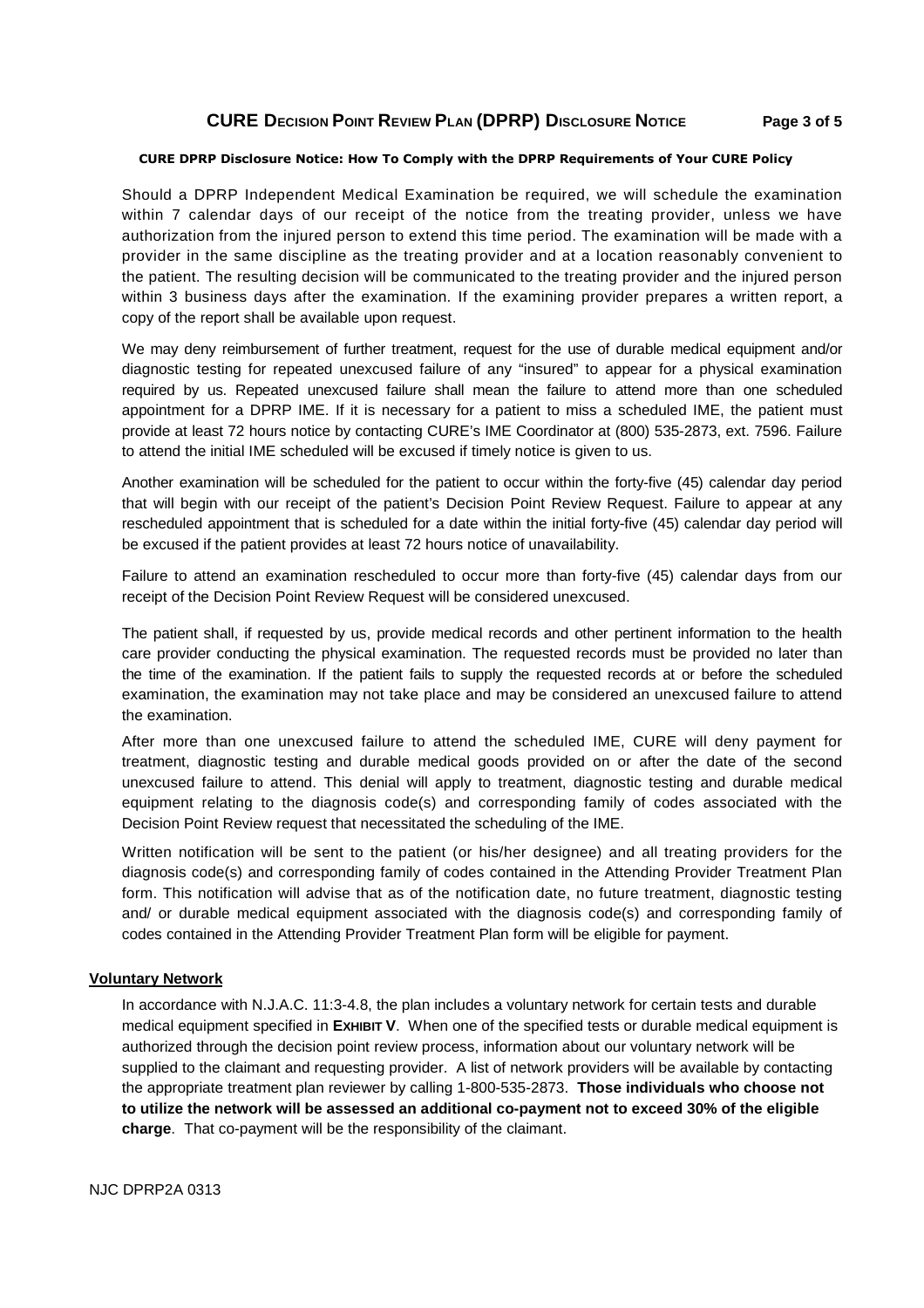# **CURE DECISION POINT REVIEW PLAN (DPRP) DISCLOSURE NOTICE Page 4 of 5**

#### **CURE DPRP Disclosure Notice: How To Comply with the DPRP Requirements of Your CURE Policy**

#### **Emergency Care**

Medically necessary treatment in the first ten days after the accident, and "emergency care" treatment or testing, do not require our prior authorization before coverage may be provided.

#### **Reconsideration, Appeal and Dispute Resolution**

If treatment, diagnostic testing or durable medical equipment is not authorized, you may request reconsideration through our internal Reconsideration and Appeals Process by submitting your request and supporting documentation in writing within 30 days of receipt of a written denial or modification. Submission of information identical to the original material submitted in support of the request shall not be accepted as a request for reconsideration. Provided that additional necessary medical information has been submitted, a response to the reconsideration request shall be made within 14 days. If it is determined that a peer review or an Independent Medical Examination is appropriate, this information will also be communicated within 14 days. Please note that any treating provider who has accepted an assignment of benefits must complete the Reconsideration and Appeals Process prior to initiating arbitration or litigation.

For disputes on issues other than requests for decision point review, including those related to billing determinations made by CURE, any treating provider who has accepted an assignment of benefits must submit a written request for Reconsideration and Appeals specifying the issues in dispute accompanied by supporting documentation at least 21 days prior to initiating arbitration or litigation.

Any disputes not resolved in the Reconsideration and Appeals Process may be submitted through the Personal Injury Protection Dispute Resolution process which is governed by regulations promulgated by the New Jersey Department of Banking and Insurance (N.J.A.C. 11:3-5) and can be initiated by contacting Forthright at 732-271- 6100 or toll-free 1-888-881-6231. Information is also available on Forthright's Web site, http://www.nj-nofault.com. Unless emergent relief is sought, failure to utilize the Reconsideration and Appeals Process prior to filing arbitration or litigation will invalidate an assignment of benefits.

#### **Assignment of Benefits**

If you would like us to pay your treating medical provider directly, you must sign an Assignment of Benefits Agreement. As a condition of assignment, your provider must follow the requirements of this Decision Point Review Plan and shall hold you harmless for penalty co-payments imposed based on your provider's failure to follow the requirements of our Decision Point Review Plan. As a condition of assignment, your provider must also agree to submit disputes to alternate dispute resolution pursuant to N.J.A.C. 11:3-5. Failure to comply with (1) our Decision Point Review Plan Requirements or (2) the requirement to follow the Reconsideration and Appeals Process prior to initiating arbitration or litigation will render any prior assignment of benefits under the policy null and void.

#### **Medical Necessity**

This summary of CURE's Decision Point Review Plan requirements has been prepared for the convenience of our subscribers and their health care providers. However, please keep in mind that your policy contains additional provisions affecting whether there is coverage and how much you will be reimbursed.

NJC DPRP2A 0313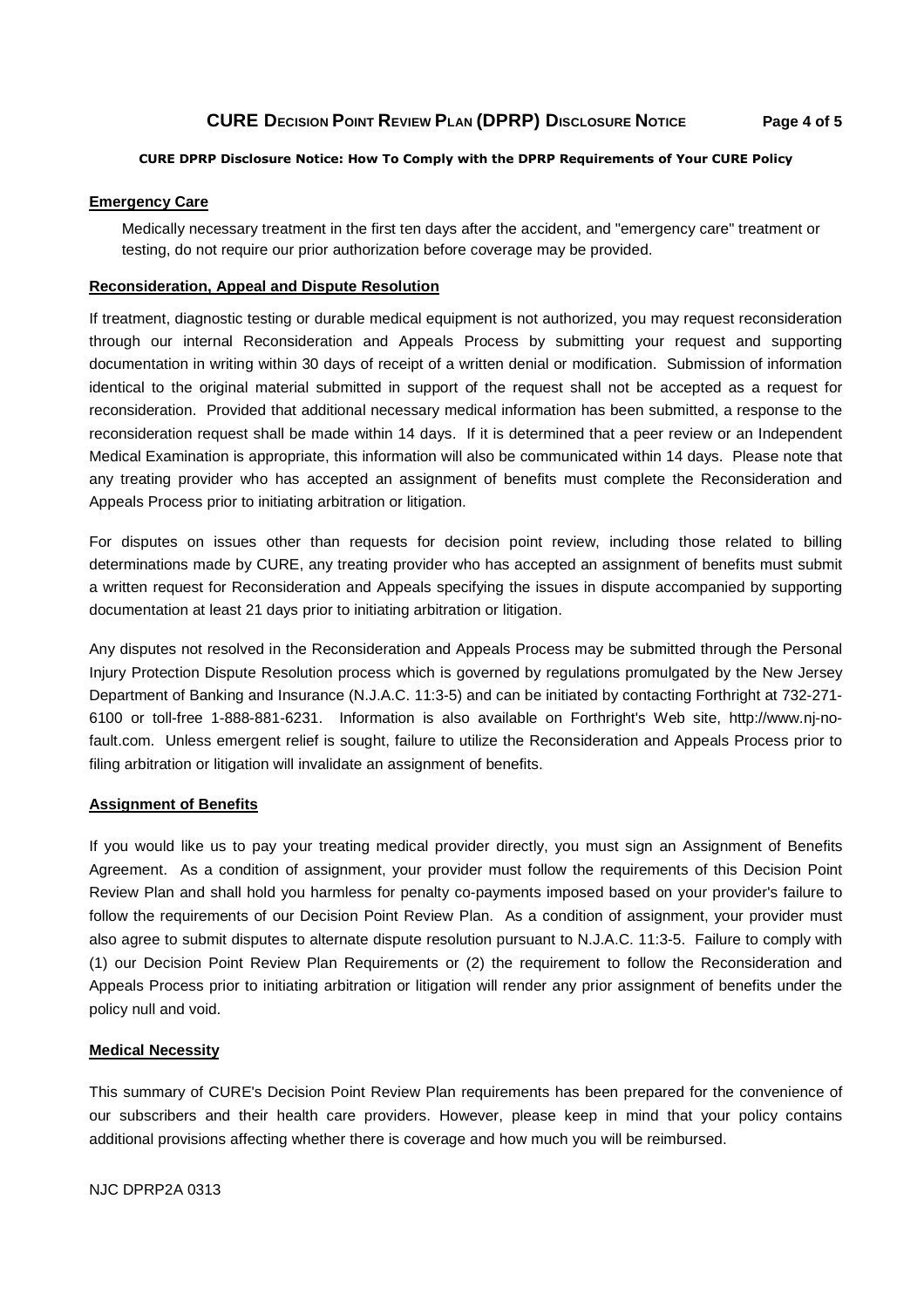# **CURE DECISION POINT REVIEW PLAN (DPRP) DISCLOSURE NOTICE Page 5 of 5**

**All covered services and equipment, whenever provided and even if not subject to prior notification and review, must be medically necessary.** For full details, please consult your policy and call us if you have questions. We are here to serve you.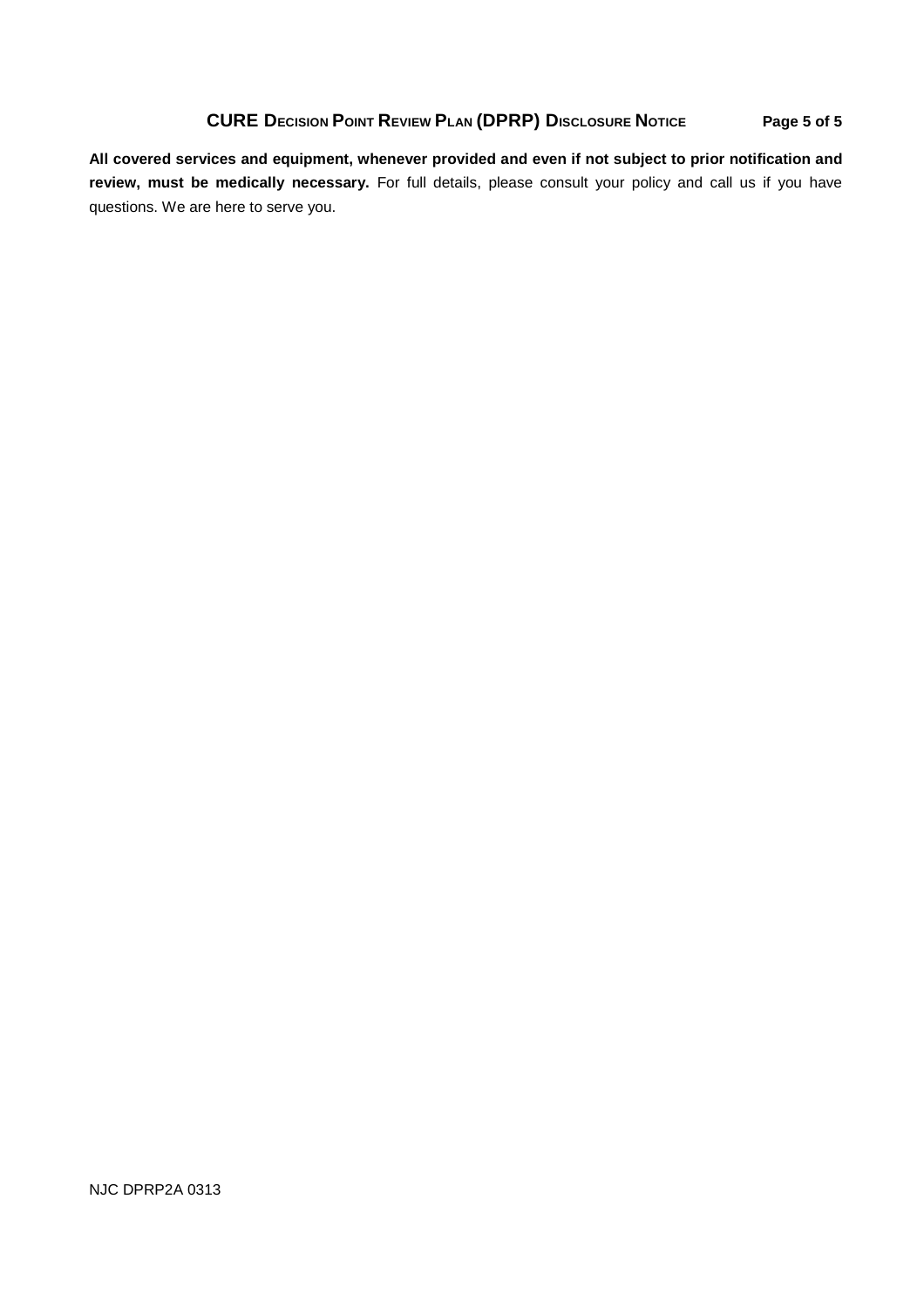**Excerpted from: RS 05 77 03 13 RB 05 76 03 13** 

#### **SPECIAL REQUIREMENTS FOR MEDICAL EXPENSES**

- **1. Care Paths and Decision Points For "Identified Injuries" (Medical Protocols)** 
	- **a.** The New Jersey Department of Banking and Insurance has established by regulation the standard courses of diagnosis and treatment for medical expenses resulting from "identified injuries".

These courses of diagnosis and treatment are known as care paths.

The care paths do not apply to treatment administered during "emergency care".

- **b.** Upon notification to us of a "bodily injury" covered under this policy, we will advise the "insured" of the care path requirements established by the New Jersey Department of Banking and Insurance.
- **c.** Where the care paths indicate a decision point, further treatment, the utilization of durable medical equipment or the administration of a "diagnostic test" is subject to our **Decision Point Review Plan.**

A decision point means the juncture in treatment where a determination must be made about the continuation or choice of further treatment of an "identified injury".

#### **2. Coverage For "Diagnostic tests"**

- **a.** In addition to the care path requirements for an "identified injury", the administration of any of the following "Diagnostic tests" is also subject to the requirements of our **Decision Point Review Plan:** 
	- **(1)** Brain audio evoked potential (BAEP);
	- **(2)** Brain evoked potential (BEP);
	- **(3)** Computer assisted tomographic studies (CT, CAT Scan);
	- **(4)** Dynatron/cyber station/cybex;
	- **(5)** H-reflex Study;
	- **(6)** Magnetic resonanceimaging (MRI);
- **(7)** Nerve conduction velocity (NVC);
- **(8)** Somasensory evoked potential (SSEP);
- **(9)** Sonogram/ultrasound;
- **(10)** Visual evoked potential (VEP);
- **(11)** Any of the following ""diagnostic tests" when not excluded under Exclusion **C.** 
	- **(a)** Brain mapping;
	- **(b)** Doppler ultrasound;
	- **(c)** Electroencephalogram (EEG);
	- **(d)** Needle electromyography (Nee-dle EMG);
	- **(e)** Sonography;
	- **(f)** Thermography/thermograms;
	- **(g)** Videoflouroscopy; or
- **(12)**Any other "diagnostic test" that is subject to the requirements of our **Decision Point Review Plan** by New Jersey law or regulation.
- **1)** The "diagnostic tests" listed under Paragraph **2.a.** must be administered in accordance with New Jersey Department of Banking and Insurance regulations which set forth the requirements for the use of "diagnostic tests" in evaluating injuries sustained in an auto accident. However, those requirements do not apply to "diagnostic tests" administered during "emergency care".
- **2)** We will pay for other "diagnostic tests" which are:
	- **(1)** Not subject to our **Decision Point Review Plan;** and
	- **(2)** Not specifically excluded under Exclusion **C.;**

only if administered in accordance with the criteria for medical expenses as provided in this endorsement.

#### **3. Decision Point Review Plan (Plan)**

**a.** Coverage for certain medical expenses under this endorsement is subject to this Decision Point Review Plan, which provides appropriate notice and procedural requirements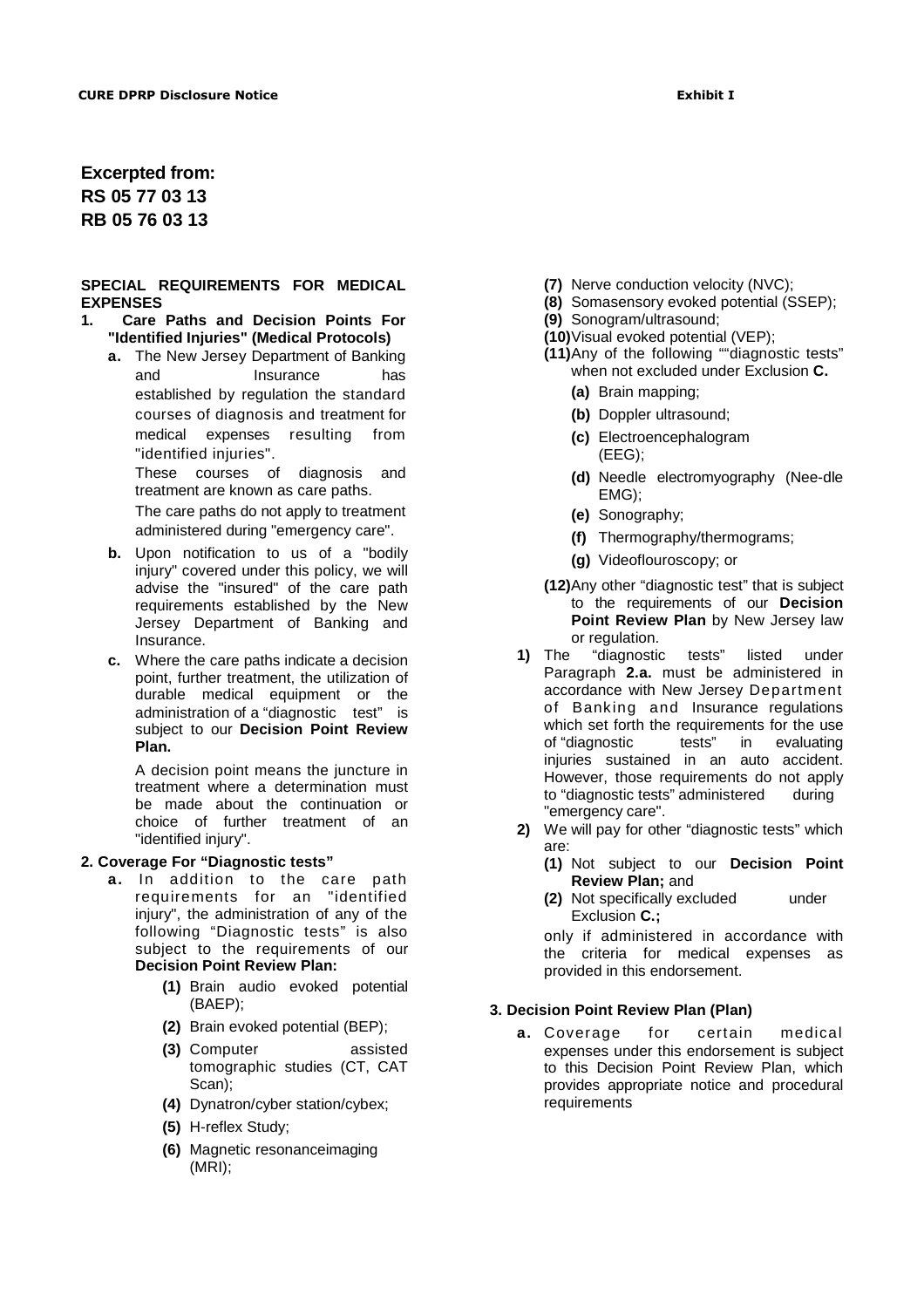that must be adhered to in accordance with New Jersey law or regulation. We will provide a copy of this plan upon request, or in the event of any claim for medical expenses under this coverage.

- **b.** Our Decision Point Review Plan includes the following minimum requirements as prescribed by New Jersey law or regulation:
	- **(1)** The requirements of the Decision Point Review Plan only apply after the tenth day following the accident and do not apply to **Emergency Care.**
	- **(2)** We must be provided prior notice, with appropriate "clinically supported" findings, that:
		- **(a)** Additional treatment for an "identified injury";
		- **(b)** The administration of a "diagnostic test" listed under Paragraph **2.a;** or
		- **(c)** The use of durable medical equipment; is required.

The notice and "clinically supported" findings may include a comprehensive treatment plan for additional treatment.

- **c.** Once we receive such notice with the appropriate "clinically supported" findings, we will, in accordance with our approved plan:
	- **(1)** Promptly review the notice and supporting materials; and
	- **(2)** If required as part of our review:
		- **(a)** Request any additional medical records; or
		- **(b)** Schedule a physical examination.
- **d.** We will then determine, and notify the "insured", whether we will provide coverage for the additional treatment, use of durable medical equipment or "diagnostic test" within 3 business days of the receipt of the request or the receipt of additional medical records.

Any decision we make to deny authorization for additional treatment, use of durable medical equipment or diagnostic tests subject to our Decision Point Review Plan will be based on the determination of a physician.

**e.** Any physical examination of an "insured" scheduled as part of this plan, will be conducted as follows:

We will notify the "insured" that a physical examination is required as part of our review.

Should a DPRP Independent Medical Examination be required, we will schedule the examination within 7 calendar days of our receipt of the notice from the treating provider, unless we have authorization from the injured person to extend this time period. The examination will be made with a provider in the same discipline as the treating provider and at a location reasonably convenient to the patient. The resulting decision will be communicated to the treating provider and the injured person within 3 business days after the examination. If the examining provider prepares a written report, a copy of the report shall be available upon request.

We may deny reimbursement of further treatment, request for the use of durable medical equipment and/or diagnostic testing for repeated unexcused failure of any "insured" to appear for a physical examination required by us. Repeated unexcused failure shall mean the failure to attend more than one scheduled appointment for a DPRP IME. If it is necessary for a patient to miss a scheduled IME, the patient must provide at least 72 hours notice by contacting CURE's IME Coordinator at (800) 535-2873, ext. 7596. Failure to attend the initial IME scheduled will be excused if timely notice is given to us.

Another examination will be scheduled for the patient to occur within the forty-five (45) calendar day period that will begin with our receipt of the patient's Decision Point Review Request. Failure to appear at any rescheduled appointment that is scheduled for a date within the initial fortyfive (45) calendar day period will be excused if the patient provides at least 72 hours notice of unavailability.

Failure to attend an examination rescheduled to occur more than forty-five (45) calendar days from our receipt of the Decision Point Review Request will be considered unexcused.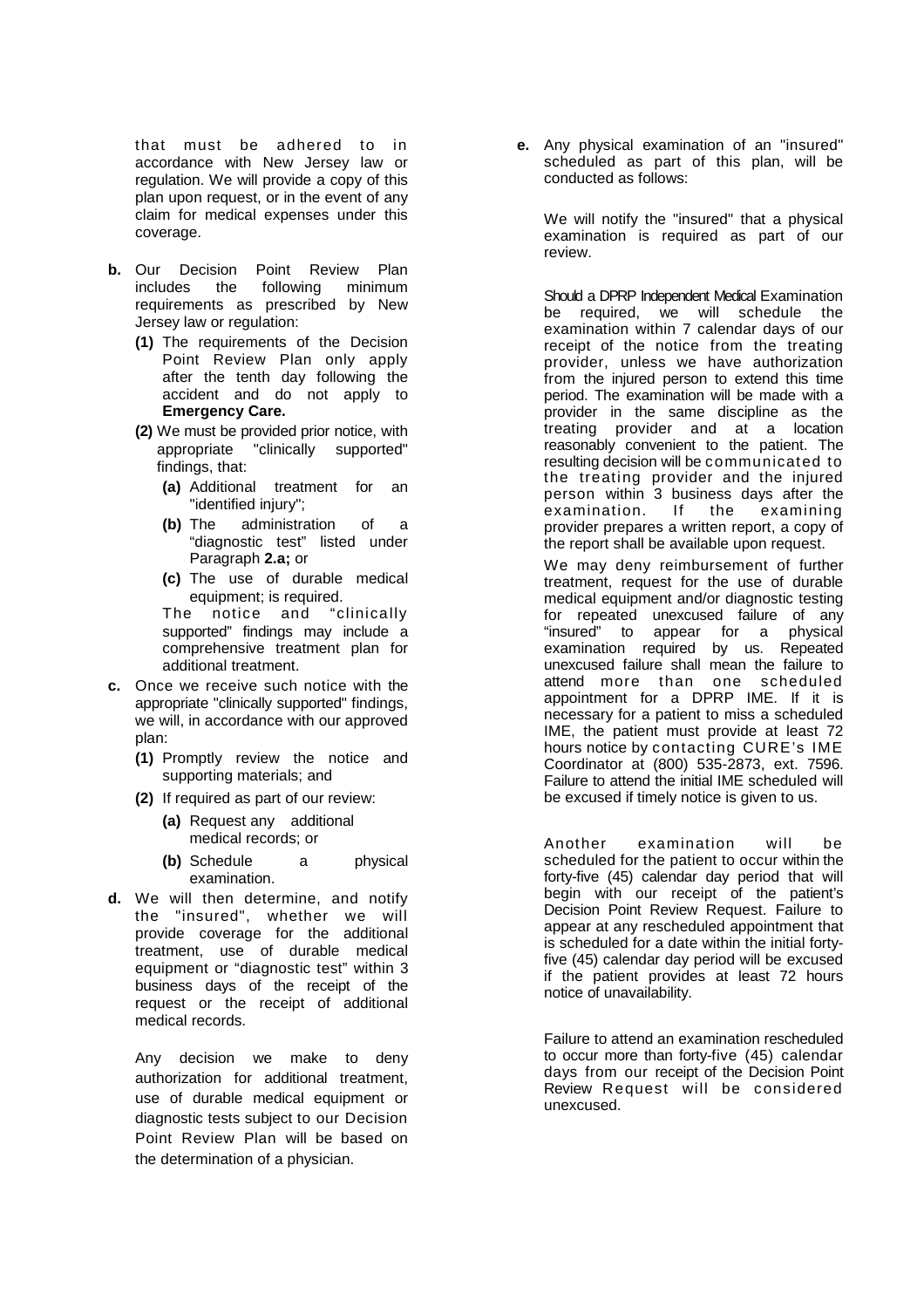The patient shall, if requested by us, provide medical records and other pertinent information to the health care provider conducting the physical examination. The requested records must be provided no later than the time of the examination. If the patient fails to supply the requested records at or before the scheduled examination, the examination may not take place and may be considered an unexcused failure to attend the examination.

After more than one unexcused failure to attend the scheduled IME, CURE will deny payment for treatment, diagnostic testing and durable medical goods provided on or after the date of the second unexcused failure to attend. This denial will apply to treatment, diagnostic testing and durable medical equipment relating to the diagnosis code(s) and corresponding family of codes associated with the Decision Point Review request that necessitated the scheduling of the IME.

Written notification will be sent to the patient (or his/her designee) and all treating providers for the diagnosis code(s) and corresponding family of codes contained in the Attending Provider Treatment Plan form. This notification will advise that as of the notification date, no future treatment, diagnostic testing and/or durable medical equipment associated with the diagnosis code(s) and corresponding family of codes contained in the Attending Provider Treatment Plan form will be eligible for payment.

#### **f. Voluntary Network**

Upon receiving notification of "bodily injury" covered under this policy, we may make available to the "named insured" and the treating "health care provider" information about our approved voluntary network providers for certain types of testing or durable medical equipment.

If an "insured" does not use a voluntary network provider, if requested by us, we may impose a copayment not to exceed 30% of the eligible charges for "medically necessary" "diagnostic tests" or durable medical equipment.

This co-payment penalty will be in addition to any other applicable co-payment.

### **g. Penalty**

A penalty will be imposed in accordance with our approved plan if:

- **(1)** We do not receive proper notice for treatment, "diagnostic tests" or the use of durable medical equipment in accordance with the requirements of our **Decision Point Review Plan;**
- **(2)** We are not provided with "clinically supported" findings; or

The co-payment penalty will be 50% of the lesser of:

- **(1)** The treating "health care provider's" usual, customary and reasonable charge; or
- **(2)** The upper limit of the medical fee schedule promulgated by the New Jersey Department of Banking and Insurance;

for any medical expenses incurred after notification to us is required but before authorization for continued treatment, the use of durable medical equipment or the administration of a "diagnostic test" is made by us.

The co-payment penalty will be in addition to any other applicable co-payment.

However, we will not impose a penalty when we received proper notice or are provided "clinically supported" findings and we failed to request further information, modify or deny reimbursement of further treatment, "diagnostic tests" or the use of durable medical equipment with respect to that notice or those findings in accordance with our plan.

A separate, additional co-payment of up to 30% of the eligible charges for "medically necessary" "diagnostic tests" or durable medical equipment may be imposed if an insured fails to use a network, if requested by us, in accordance with N.J.A.C. 11:3-4.8.

Includes copyrighted material of Insurance Service Office, Inc. with its permission. Copyright, Insurance Services Office, Inc., 2004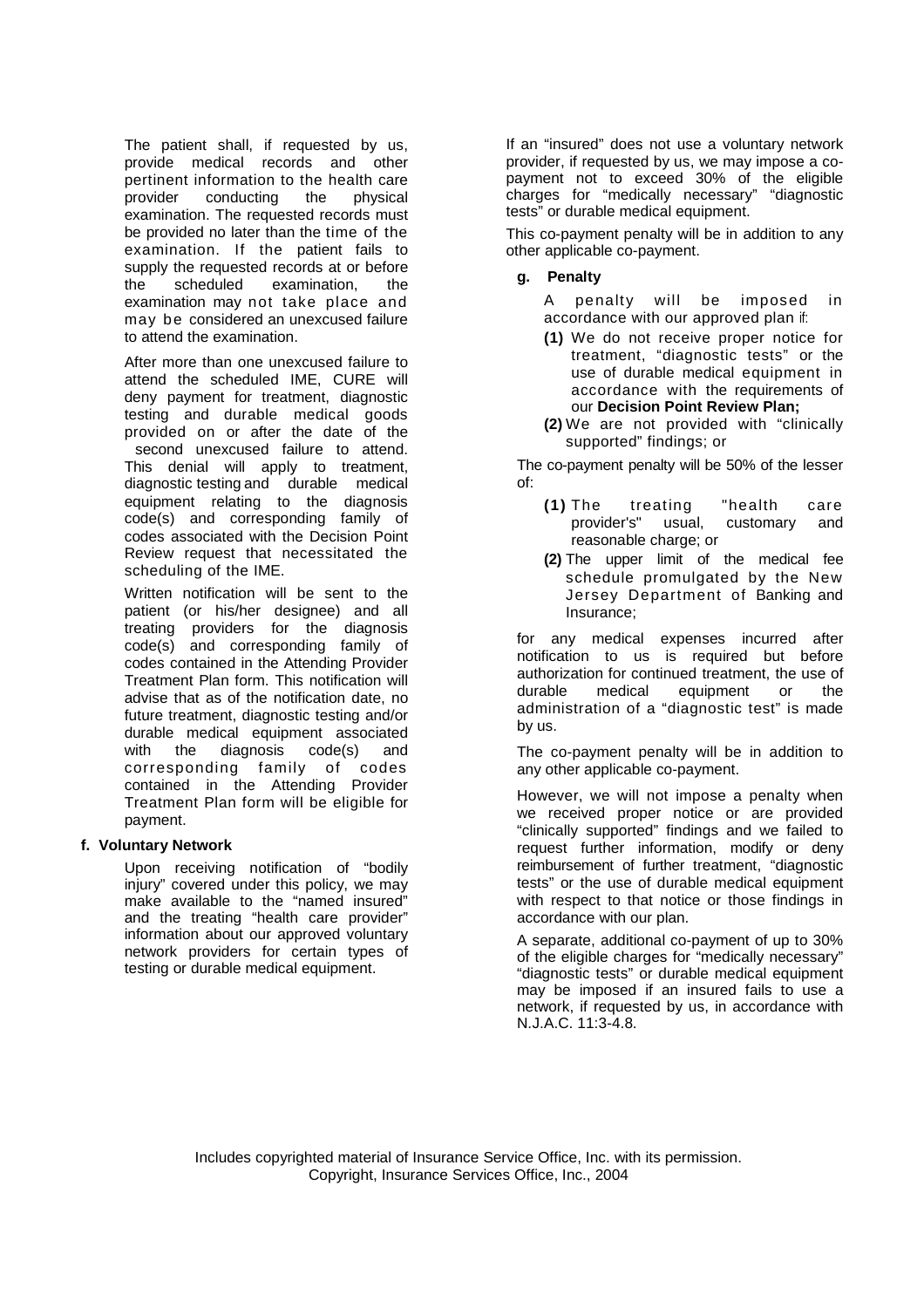resulting from such injuries.

# **"IDENTIFIED INJURIES" "Identified Injuries" Requiring Prior Notification and Review at Decision Points 1)** Cervical Spine: Soft Tissue Injury; **2)** Cervical Spine: Herniated Disc/Radiculopathy **3)** Thoracic Spine: Soft Tissue Injury; **4)** Thoracic Spine: Herniated Disc/Radiculopathy **5)** Lumbar-Sacral Spine: Soft Tissue Injury; **6)** Lumbar-Sacral Spine: Herniated Disc/Radiculopathy **7)** Any other "bodily injury" for which the State of New Jersey Department of Banking and Insurance has established courses of diagnosis and treatment for medical expenses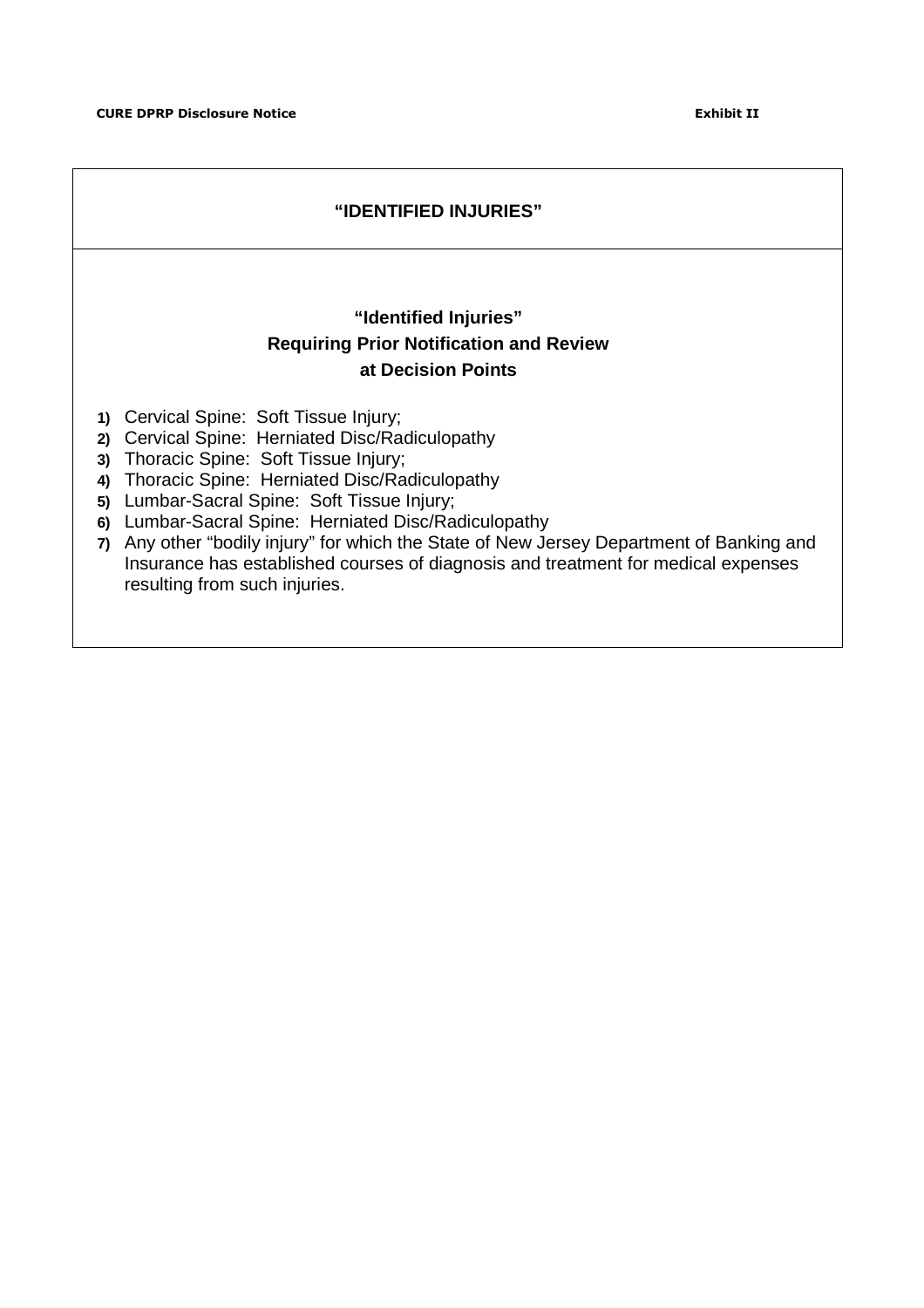| <b>Tests Requiring Prior Notification and Review</b><br>to Establish Medical Necessity<br>Brain audio evoked potential (BAEP);<br>1.<br>Brain evoked potential (BEP);<br>2.<br>Computer assisted tomographic studies (CT, CAT Scan);<br>3.<br>Dynatron/cyber station/cybex;<br>4.<br>H-reflex Study;<br>5.<br>Magnetic resonance imaging (MRI);<br>6.<br>Verve conduction velocity (NCV);<br>7.<br>Somasensory evoked potential (SSEP):<br>8.<br>Sonogram/ultrasound;<br>9.<br>10. Visual evoked potential (VEP);<br>11. Any of the following "diagnostic tests: when not excluded under Exclusion C.<br>a. Brain mapping;<br>b. Doppler ultrasound;<br>c. Electroencephalogram (EEG); | <b>TESTS REQUIRING PRIOR NOTIFICATION AND REVIEW</b> |                                          |  |  |  |  |  |  |  |
|----------------------------------------------------------------------------------------------------------------------------------------------------------------------------------------------------------------------------------------------------------------------------------------------------------------------------------------------------------------------------------------------------------------------------------------------------------------------------------------------------------------------------------------------------------------------------------------------------------------------------------------------------------------------------------------|------------------------------------------------------|------------------------------------------|--|--|--|--|--|--|--|
|                                                                                                                                                                                                                                                                                                                                                                                                                                                                                                                                                                                                                                                                                        |                                                      |                                          |  |  |  |  |  |  |  |
| e. Sonography;<br>f. Thermography/thermograms; or<br>g. Videoflouroscopy;<br>12. Any other diagnostic test that is subject to the requirements of our Decision Point<br>Review Plan by New Jersey law or regulation.                                                                                                                                                                                                                                                                                                                                                                                                                                                                   |                                                      | d. Needle electromyography (Needle EMG); |  |  |  |  |  |  |  |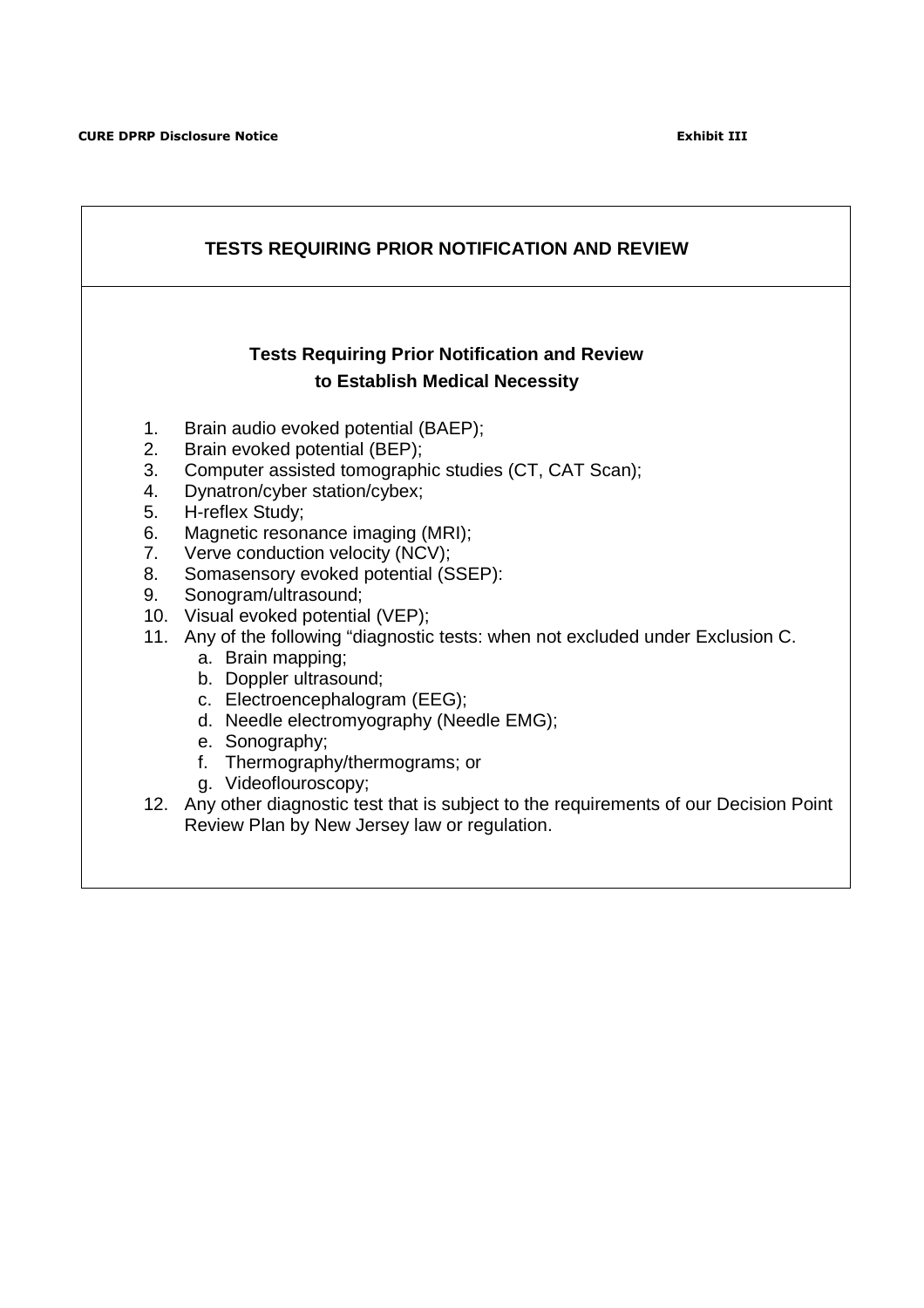| <b>PROHIBITED DIAGNOSTIC TESTS</b> |                                                                                                                                                                                                                                                                                                                                                                                                                                                                                                                                                                                                                                                                                                                     |  |  |  |  |  |  |  |
|------------------------------------|---------------------------------------------------------------------------------------------------------------------------------------------------------------------------------------------------------------------------------------------------------------------------------------------------------------------------------------------------------------------------------------------------------------------------------------------------------------------------------------------------------------------------------------------------------------------------------------------------------------------------------------------------------------------------------------------------------------------|--|--|--|--|--|--|--|
|                                    | Diagnostic Tests for Which the Law<br><b>Prohibits Coverage</b>                                                                                                                                                                                                                                                                                                                                                                                                                                                                                                                                                                                                                                                     |  |  |  |  |  |  |  |
|                                    | 1. Brain mapping (when not done in conjunction with appropriate neurodiagnostic<br>testing);<br>2. Iridology;<br>3. Mandibular tracking and stimulation;<br>4. Reflexology;<br>5. Spinal diagnostic ultrasound;<br>6. Surface electromyography (surface EMG);<br>7. Surrogate arm mentoring;<br>8. When used to treat temporomandibular joint disorder (TMJ/D):<br>a. Doppler ultrasound;<br>b. Electroencephalogram (EEG);<br>c. Needle electromyography (needle EMG);<br>d. Sonography;<br>e. Thermograms/thermographs;<br>f. Videoflouroscopy; or<br>9. Any other diagnostic test that is determined to be ineligible for coverage under<br>Personal Injury Protection Coverage by New Jersey law or regulation. |  |  |  |  |  |  |  |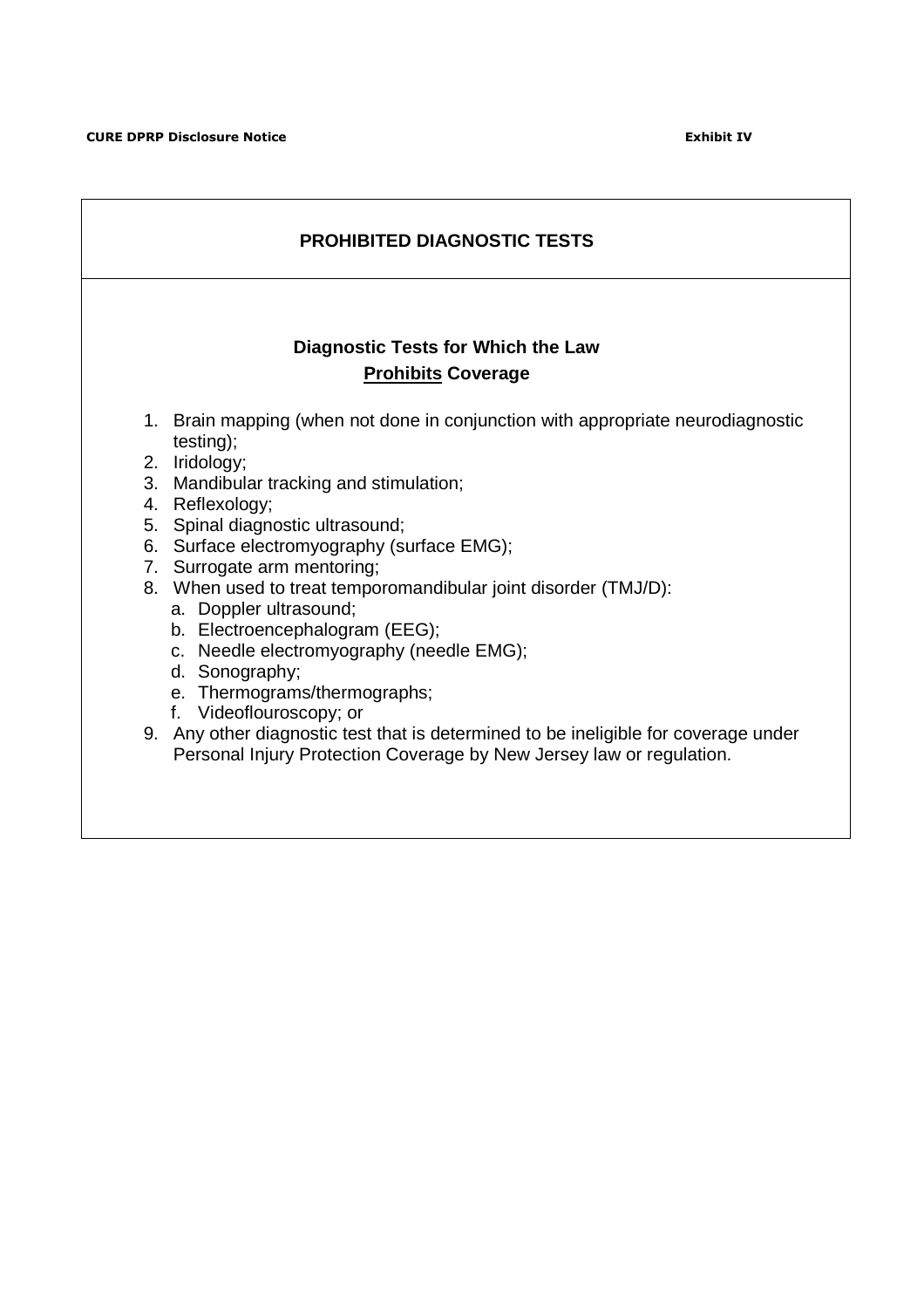# **VOLUNTARY NETWORK SERVICES**

# **Services Subject to a 30% Co-Payment If Not Provided by CURE's Voluntary Network**

- 1. Magnetic Resonance Imagery (MRIs);
- 2. Computer Assisted Tomography (CAT Scans);
- 3. Electrodiagnostic tests listed in N.J.A.C. 11:3-4.5(b) 1 through 3, except for needle EMGs, H-reflex and nerve conduction velocity (NCV) tests performed together by the treating physician; and
- 4. Durable medical equipment with a cost or monthly rental in excess of \$50.00.